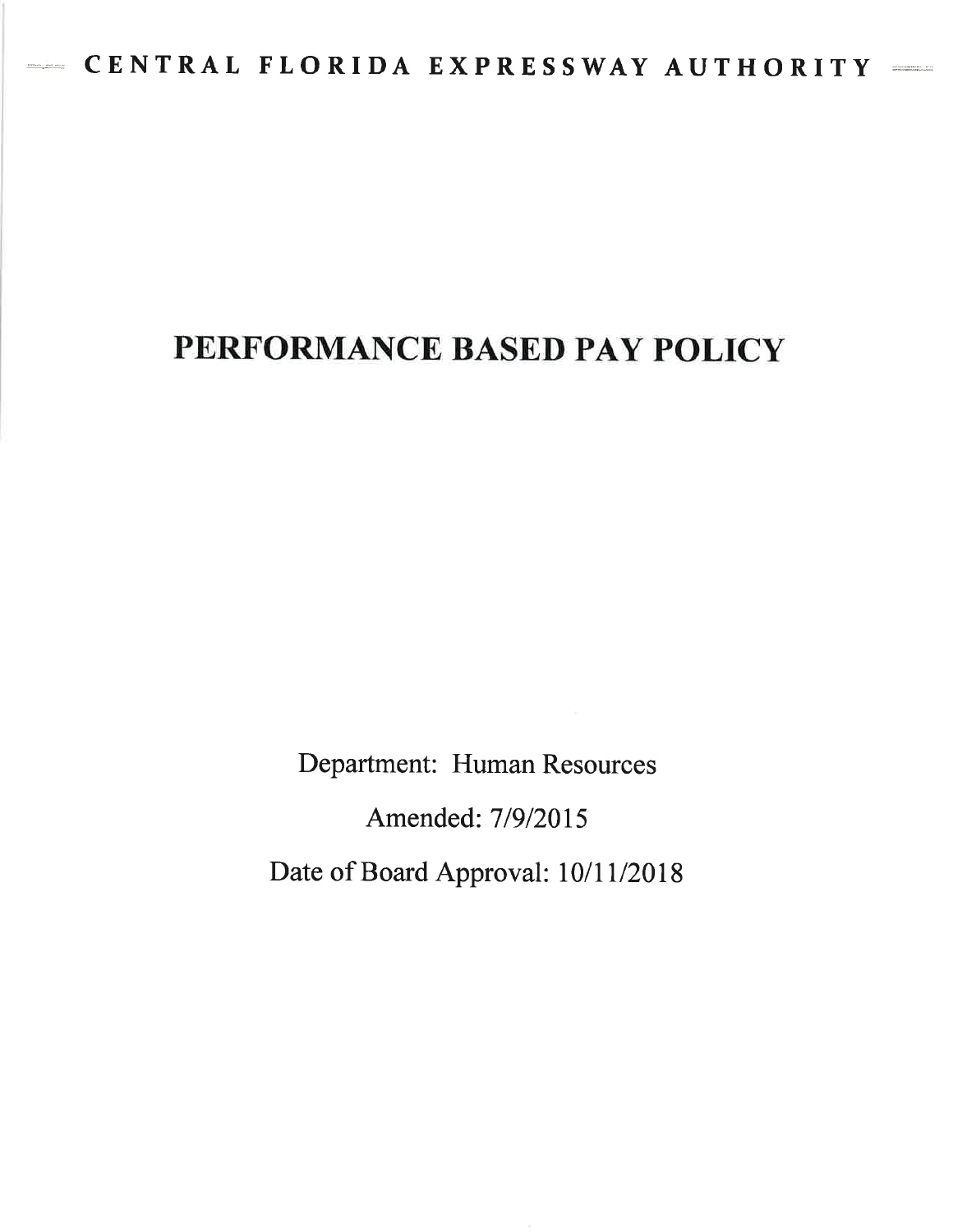#### Central Florida Expressway Authority

Performance Based Pay Policy

#### Definition and Purpose

Performance based pay is defined as a financial reward system for employees. Monetary compensation (merit adjustment) is related to performance and bbtaining goals set for the fiscal year.

The purpose of establishing a Performance Based Pay policy is to compensate our staff in line with the market and industry. This will help increase retention of top talent and productivity.

#### **Policy**

A Performance Based Pay Policy will compensate employees on their performance based on an evaluation tool. Merit adjustments will be determined utilizing the scores from the evaluation tool which will then be categorized by a performance scale. Below average performers will not receive an increase and will either receive coaching or be placed on a Performance lmprovement Plan (PlP). The Executive Director or designee will determine the merit adjustment based on the fiscal year OM&A budget set by the Board. Additionally, a Cost of Living Adjustment (COLA) may be considered by the Board. The merit pay is subject to change based on the approved budget and will be reassessed annually.

4974 ORL TOWER RD. ORLANDO, FL 32807 | PHONE: (407) 690-5000 | FAX: (407) 690-5011